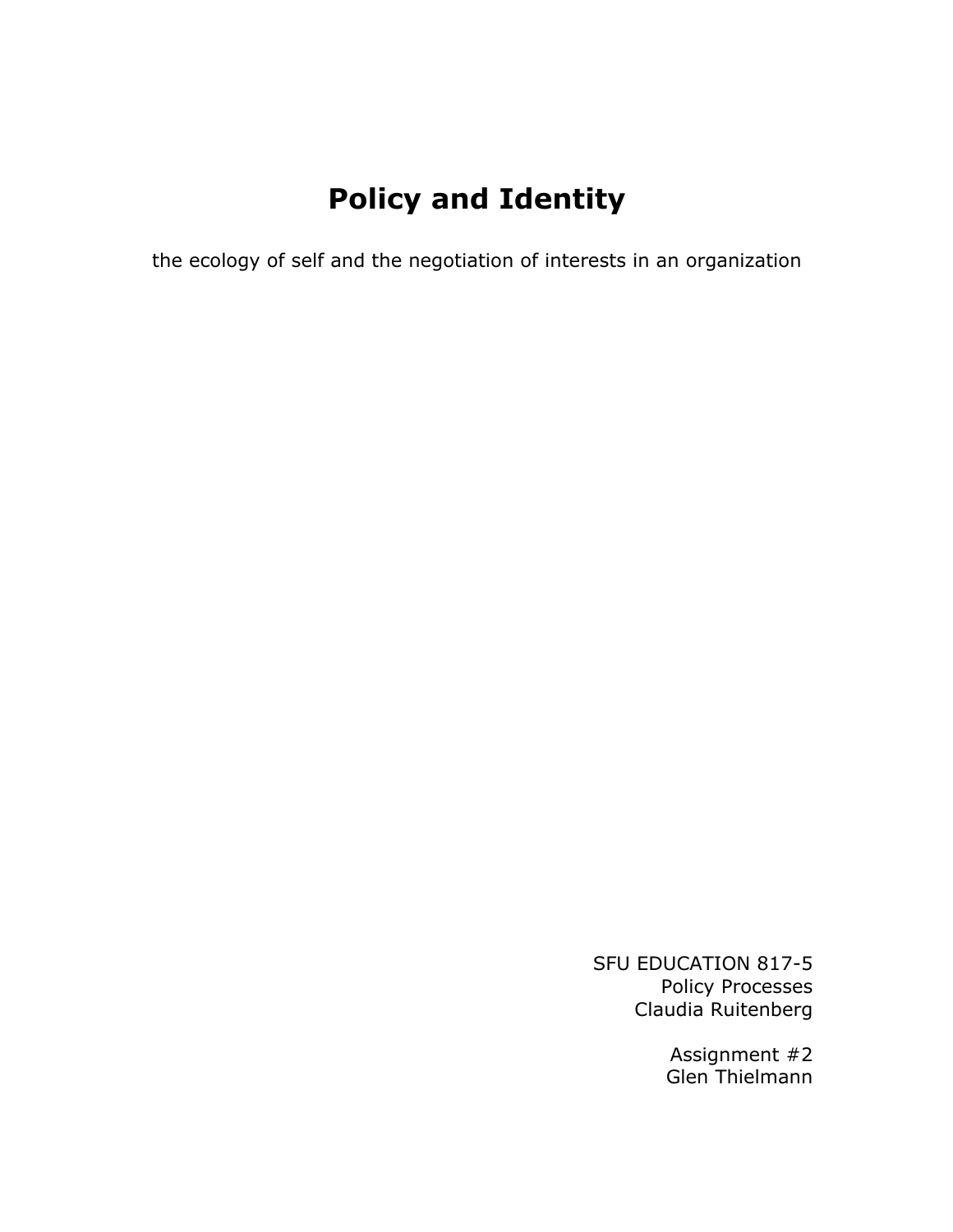People are certainly affected by policy decisions, but how is the policy process affected by the identities of policy makers? How does the process, in turn, affect the identities of the people involved? Who is the self that engages with policy? What revelation occurs at the policy table? I would like to build a concept around these possibilities; engage in some theory-making on the potential for policy to shape the character, voice, and self-concept of individuals involved. To do so, I would like to envision the policy process through an ecosystem metaphor, and propose some risks and rewards associated with revelation and evolution of identity as it is worked by the meeting of individuals over policy issues.

What is meant by identity? For the purpose of this discussion, I would suggest that identity is the distinct and persistent selfconstructed character and image of an individual. One's identity might make sense to the onlooker in terms of external comparisons (e.g. stereotypes or labels), but it is also evidenced by voice (as in a writer's personality being present in her words) or by the 'horizons of significance' with which an individual relates. These horizons, an idea from Charles Taylor (1991) are the result of personal decisions to connect to something of authentic value. Taylor suggests that in understanding our quest for authenticity we "are endowed with a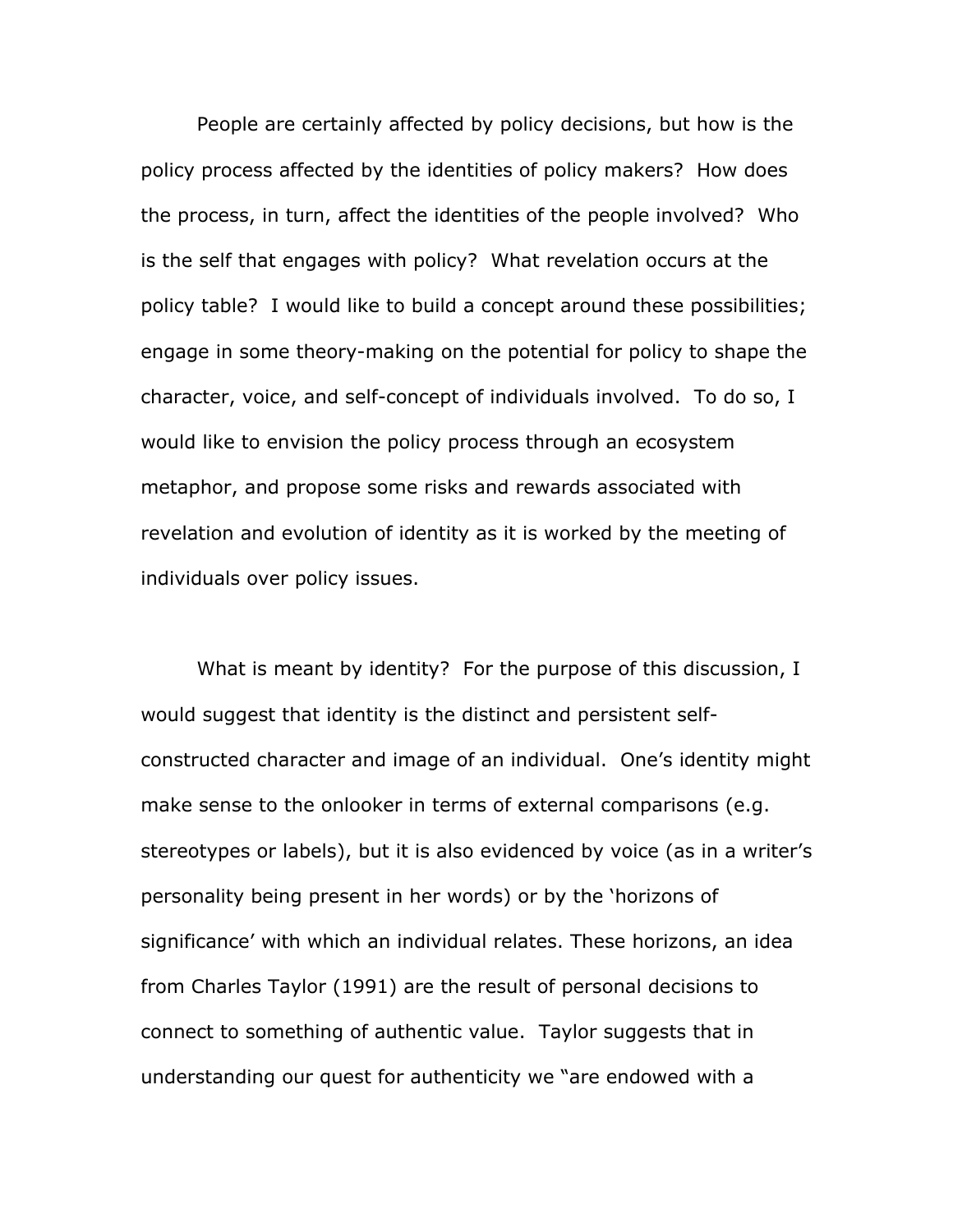moral sense, an intuitive feeling for what is right and wrong... morality has, in a sense, a voice within" (p. 26). It is this desire to connect, to employ voice, which individuals bring in varying degrees to the policy process. Identity is also at stake in policy discussions as they bear on the self-concept and ability to establish voice for the people involved. People have many opportunities to build character and establish voice in their lives, but the deliberate and public exposure of ideas, biases, and personality at the policy table represents a unique opportunity to scrutinize the identity. It is as if a microscope is held up to one's ideas when policy is being debated, and the view is directed to those parts of an individual's identity that the individual chooses (or happens) to expose. This is the part of the policy process that is most like the self-directed building of identity as I have defined it, and also most like the interactions inside an ecosystem.

An ecosystem, strictly defined, is an organization of interactions between living things and their environment. Human-environment interaction has great potential for dealing with this split. Studies in ecology have created a new paradigm for scientific and humanistic inquiry -- the role of an ecosystem or connected components of a living system in understanding nature. This understanding can take the form of metaphor when applied to human interactions, as a means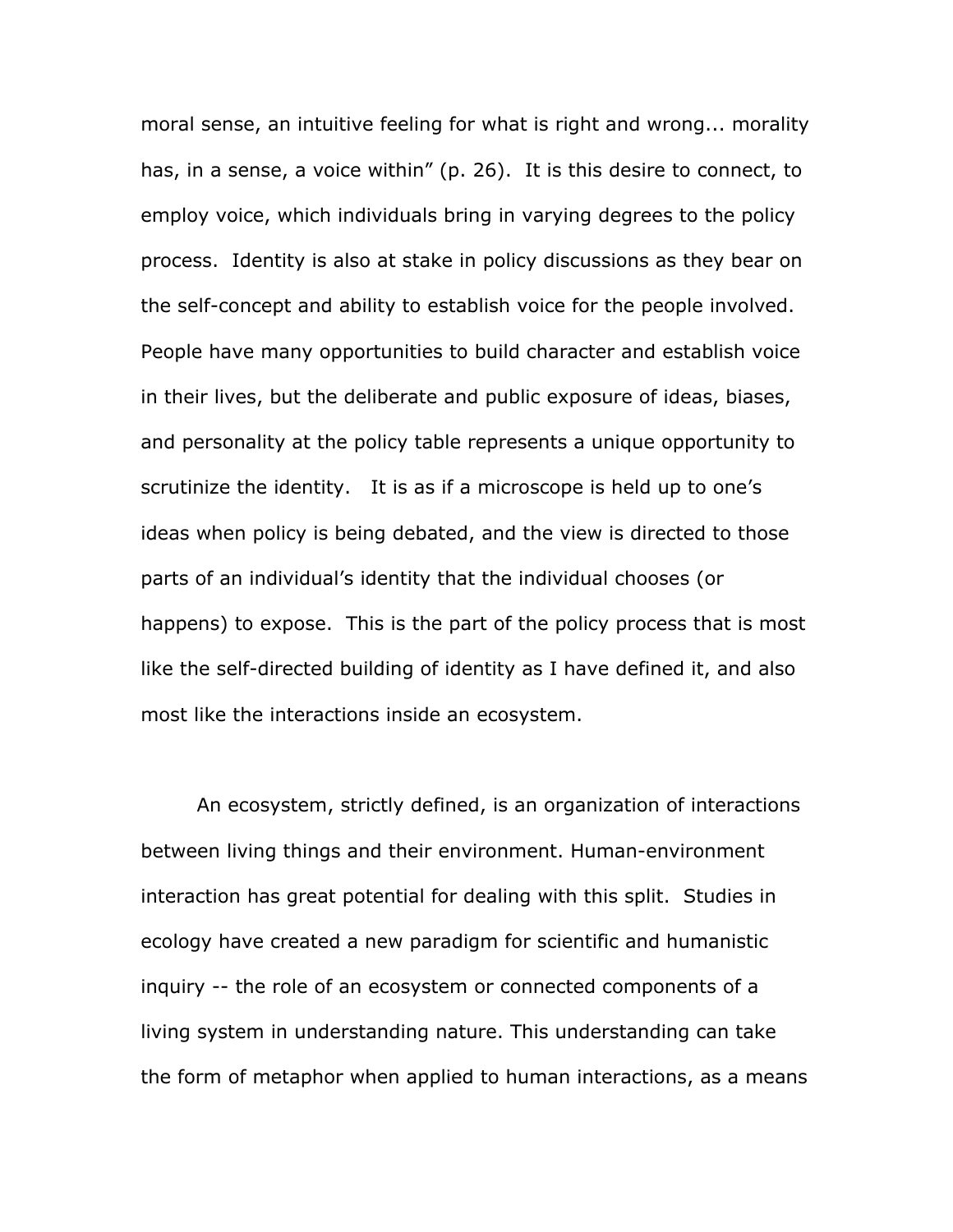to reveal the concrete, or it can be used literally to analyze human systems from an ecological perspective. The ecosystem can also be used as an organizational model (applied to policy process, for example) which, in turn, would suggest a move towards an organic or network paradigm (Illes, 1999).

An ecosystem is a construct, an organizational label placed on a group of species and habitats that makes sense of their collective interaction, much like a particular policy process (seen as an experiment in organization) is a label given to the net will of the policy players. A spruce tree at the edge of fern swale is part of the sprucefern ecosystem; it offers unique qualities and needs to the environment and group of organisms with which it shares goals, but can also be seen as part of an adjacent ecosystem, a wet sprucehorsetail association below the swale. In either case, the spruce remains a spruce -- it has an identity which is at once solid and yet is received differently depending on the ecosystem it occupies. At a policy meeting, an individual will bring a different set of qualities and needs than he or she offers to the work environment before or the home environment after. The policy meeting simply affords a chance to provoke character-revealing debate; it is a mechanism for revelation (e.g. the components in an educational organization are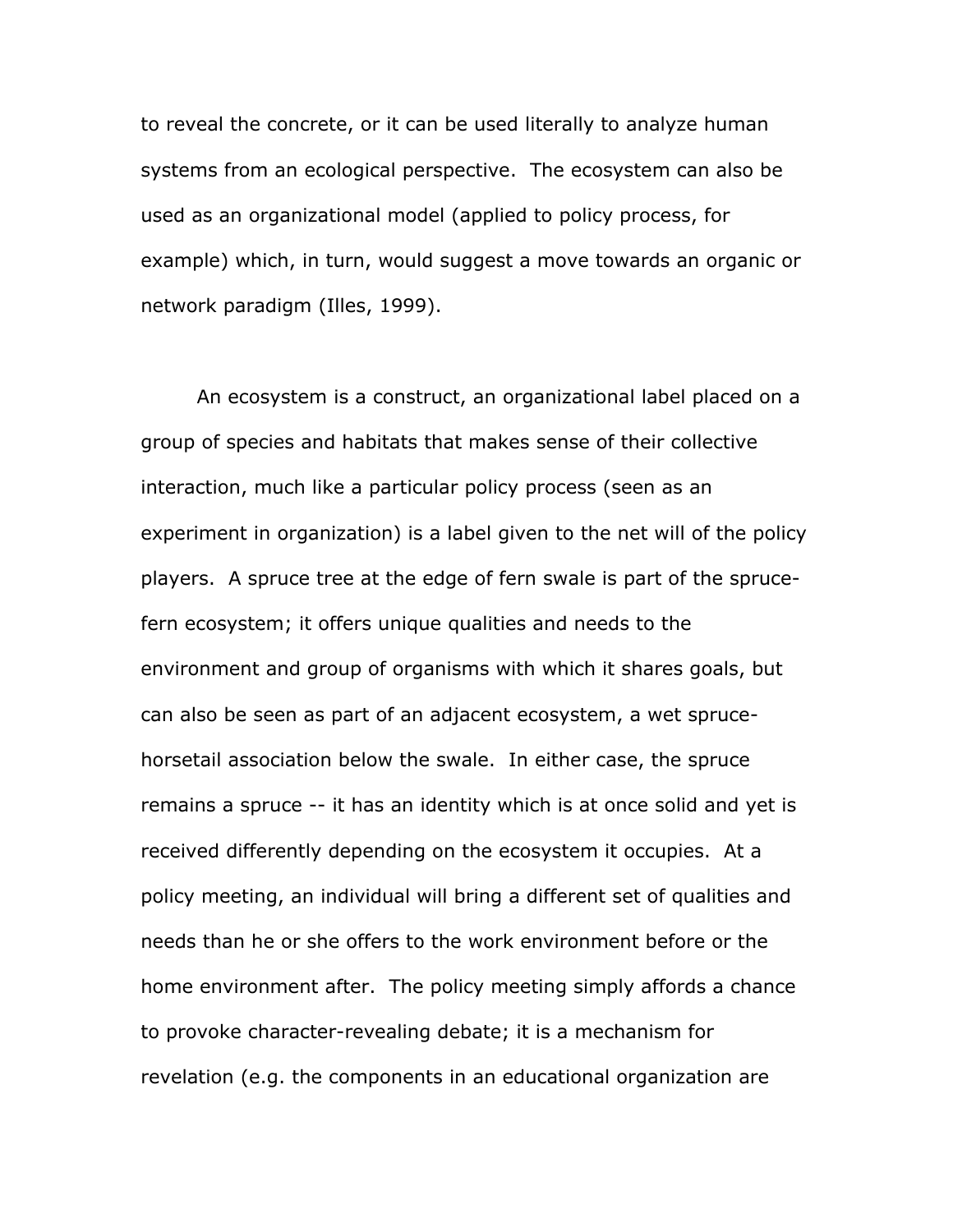revealed to each other though policy and the means by which they interact are enabled). Regardless of the scope or widespread input into policy decisions, they are made by real people who bring wit, feeling, passion, and frustrations to their debate and decisions.

An ecosystem has some special characteristics which extend its metaphoric capabilities -- two overarching concepts, four key processes, and three general principles. The two concepts of competition and collaboration form the stage upon which species in an ecosystem act on each other. They also have the function of showing how a particular species expresses its strengths and weaknesses, its character as it is revealed on the site. This revelation takes (at least) four forms: the processes of symbiosis, parasitism, mutualism, and commensalism. Symbiosis involves a codependent relationship where two species offer something to each other in order to thrive. At the policy table, this could be compared to the negotiation of interests between two sets of players who require a coordinated solution to a problem; they must work together to succeed, or reveal a measure of collaborative identity to move forward. Parasitism involves one species preying on another in order to thrive. As a policy metaphor, this could be seen as the manipulation of people and ideas to serve interests, to gain something surreptitiously from the "host species" --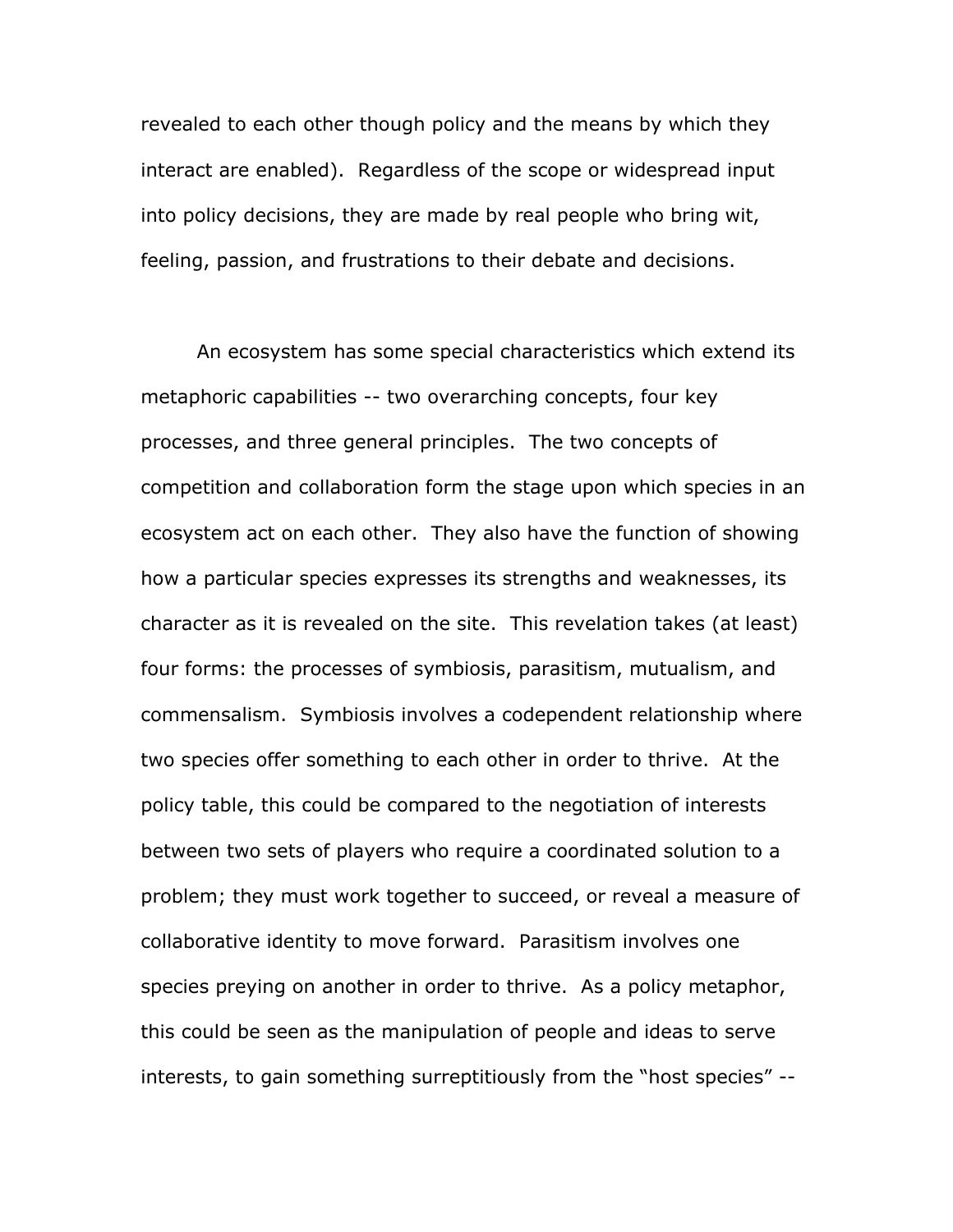perhaps from the goodwill of the policy players, to profit from the budget associated with decisions, or to gain a disproportionate reward from a policy outcome. Mutualism is a system of shared benefits, not a necessary codependency like symbiosis, but a meeting of interests as is shown by the bird that feeds itself by plucking ticks off a grateful ox. For policy, mutualism is a common process, often written into philosophy statements or policy preambles (e.g. creating 'win-win solutions'). This process, sometimes competitive, sometimes collaborative, gives individuals freedom to reveal their character or invest their identity, although there is still the risk that one's effort to create a mutually beneficial policy can seized by another for other designs. Commensalism is the process of species living together in the same habitat without competing with each other. Individuals 'along for the ride' at the policy table are engaging in commensalism, and although they may not employ their whole voice in the process, they reveal something of their character as they seek to serve an interest, observe the process, or learn from the experience without bearing on the other persons and ideas present. Of course, these processes have rough boundaries, and can be present at the same time with the same species (or people), but they provide a further level of focus on identity.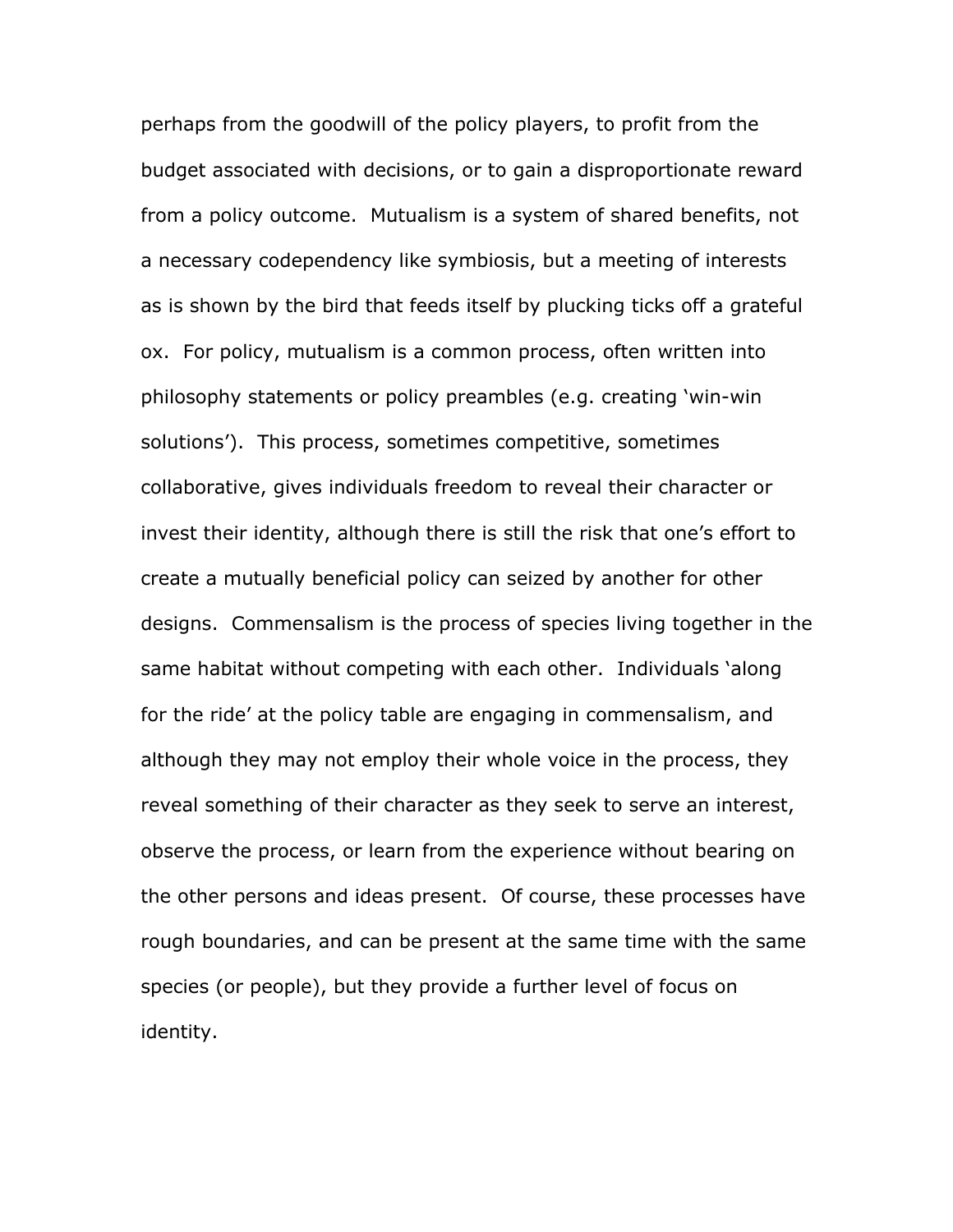Three principles are at work in an ecosystem shaping the processes and giving form to the concepts: adaptation of species and ecosystems, communication within ecosystems, and interactions within ecosystems. The first of these, adaptation, is a necessary survival strategy for species, an ongoing quest for a niche or location ideally suited to the needs and character of an organism. Policy process affords the same opportunity -- a chance to gather resources, affect culture, and create security for the people affected by policy. The more individuals invest of themselves in the policy process (e.g. wielding power, displaying empathy, manipulating the process, sacrificing ground, displaying passion, holding out for principles), the more chance they will create a niche in which their interests (and identities) are secure. The niche-making that occurs in the policy process is part of a larger cycle at work, in the organizations that foster policy-making: "as with a loosely coupled institution such as the university, each individual (organism) in the organisation (ecosystem) is struggling to create or maintain a niche, conserving energy and resources to protect their investments" (Illes, 1999, p. 6). This struggle for security occurs elsewhere throughout life, but is particularly in focus and open to observation during the policy process.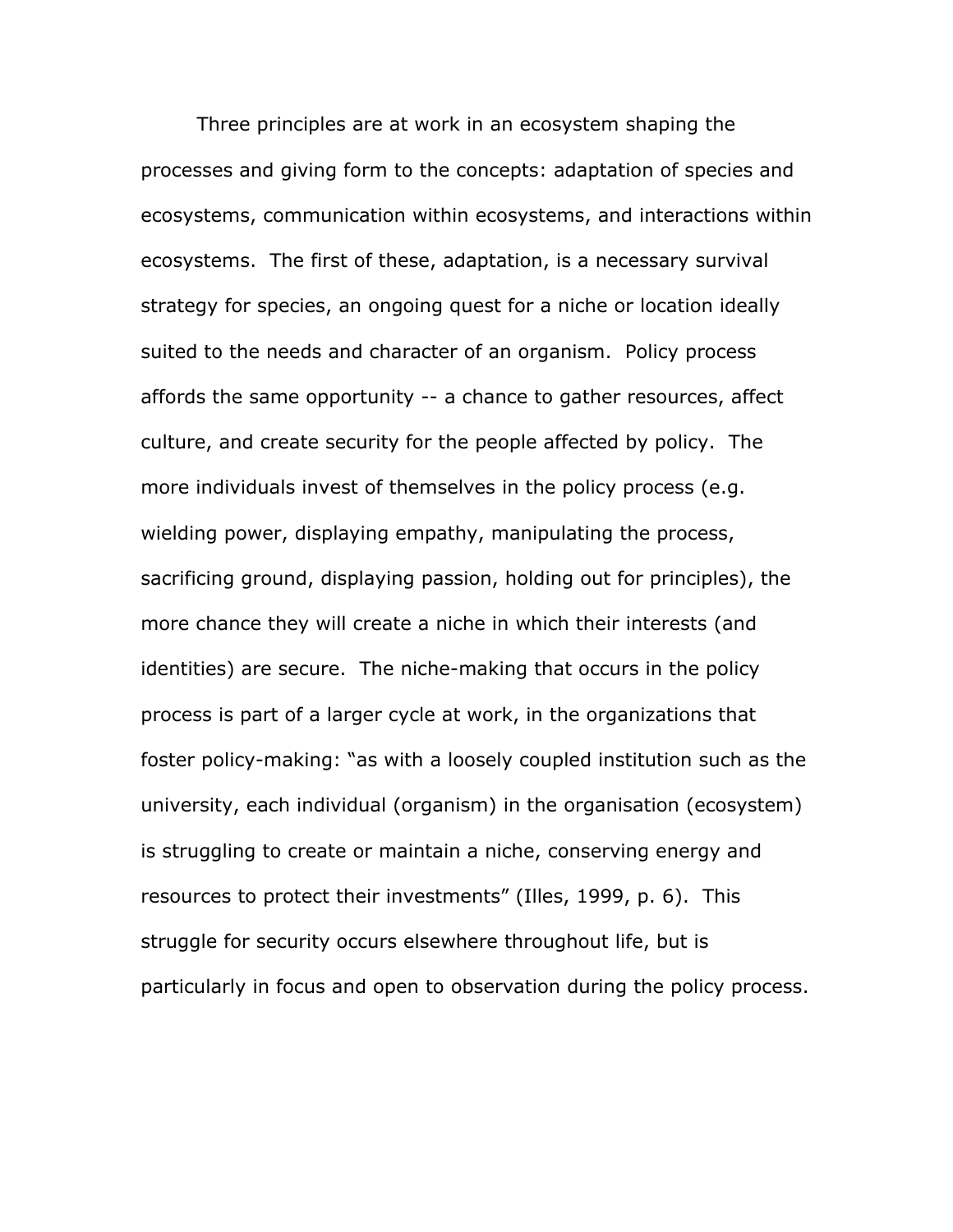As an operative principle, communication and interaction within ecosystems tells the story of how species (read people) display their character and voice their unique struggles for security of identity. If the analogy requires specific matches, the interaction principle could relate to the initiation and analysis stages of policy development, while the communication principle might relate to the formation and implementation stages. In most boreal forest ecosystems, one of the keystone species (an organism with a disproportionate amount of importance -- without it the ecosystem can collapse) is fungal mycelium. Small nodes at the end of branch-like structures "fix" or secure nitrogen for use by other plants. The mycelium, buried under the forest soil, acts as a communication link between organisms, adjusting nutrient supplies to meet the demands of the species present. For example, the mycelium can enable a fern to give up some of its mineral quota so that a nearby spruce tree can use elements. If something similar exists in the policy process, it might be described as the collective will of the players, perhaps even the latent power of the policy process to alter the identities of the policy players and alter the process in return. This action will be different at every policy discussion, reflecting the uniqueness of identity, just as one spruce tree's need for a mineral is met with another spruce tree's need to compete for water sought by the roots of ferns. This hand that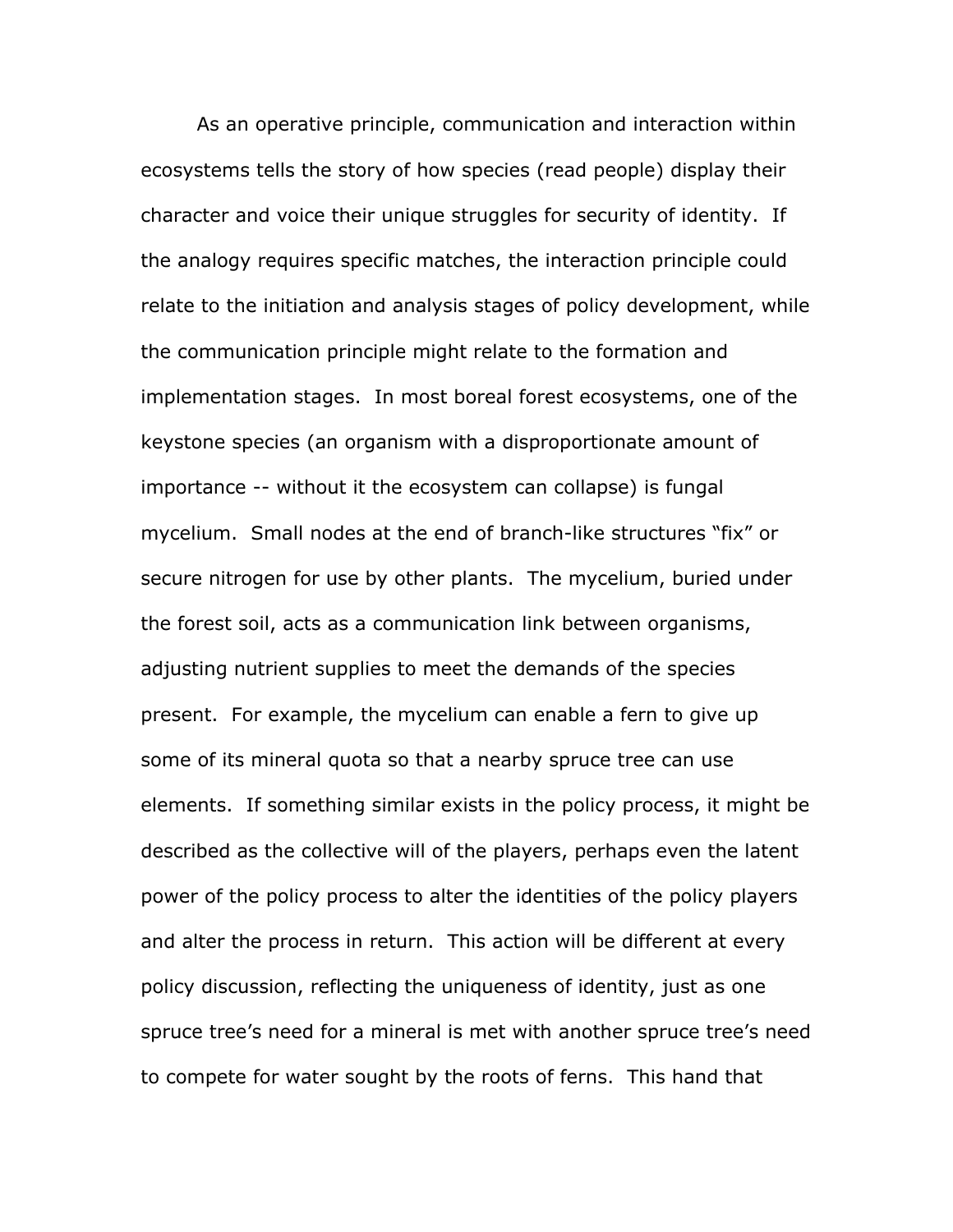guides the process and reveals identity (by matching needs with resources) need not be invisible; fostering an environment where the identities of the people affected by the policy debate and outcome are honoured can be a design principle in the policy process, a conscious focus of the players, or even a step required by sponsor organizations.

Alongside niche development and the role of keystone species is the idea of biodiversity, the implication that more communication between more species results in a more resilient ecosystem. As a policy process and identity metaphor, biodiversity can be seen in terms of inclusion and exclusion. Voices excluded from the policy process will weaken the outcome and hinder the revelation and evolution of character. For example, if gender issues are excluded from a policy analysis meeting, the members' ability to display their thoughts on gender, and the potential for the process to affect changes in attitude is limited; the gender biases become buried in the language rather than exposed for consideration.

The ability of ecosystems and policy process to be changed by the players, and to reveal and affect the identity of the players, may be an inherent property or a deliberate strategy; "...organizations and their environments are engaged in a pattern of cocreation, where each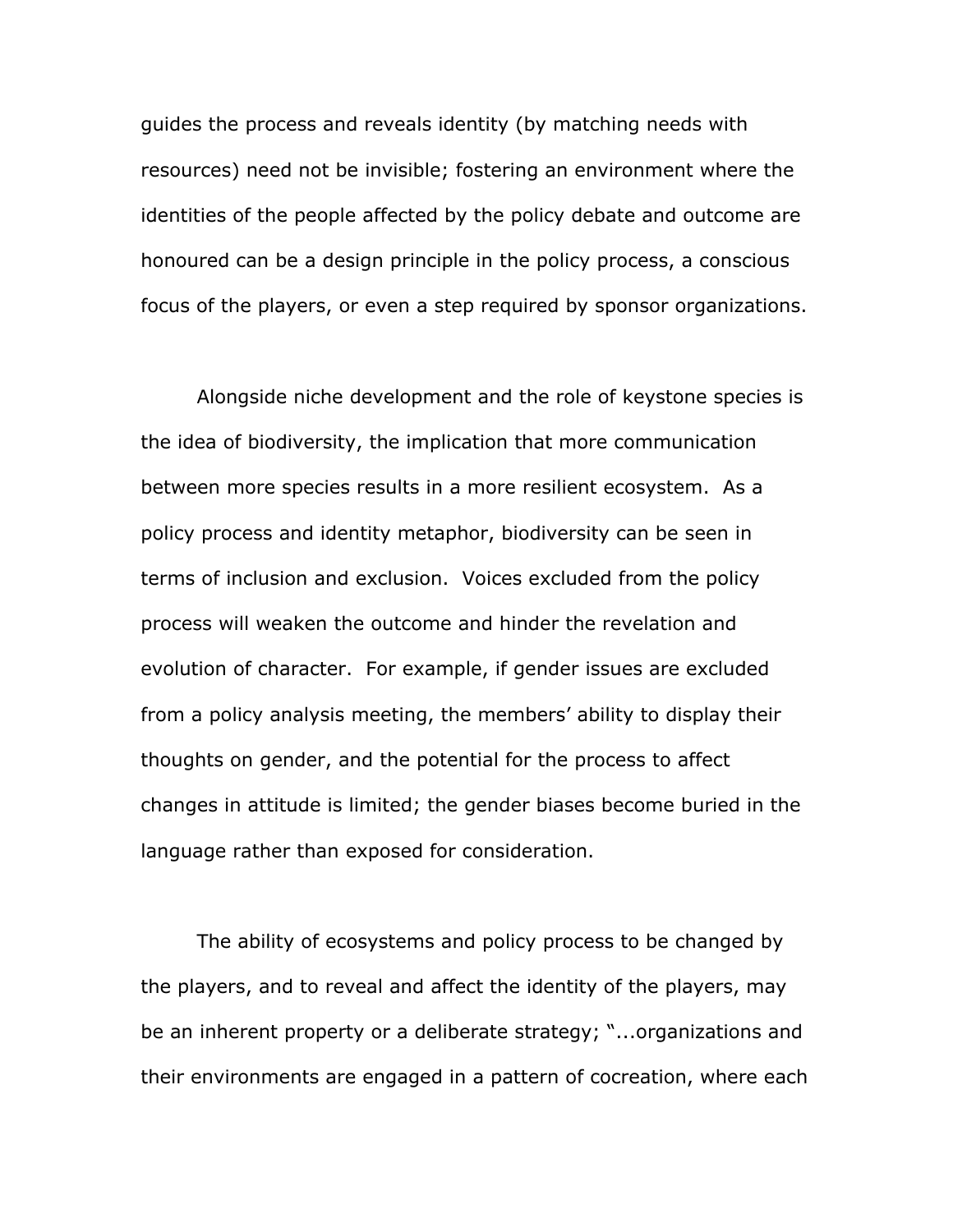produces the other. Just as in nature, where the environment of an organism is composed of other organisms, organizational environments are in large measure composed of other organizations... Environments then become in some measure always negotiated environments rather than independent external forces" (Morgan, 1997, p.64). The cocreative capacity of policy process shows one way in which policy is "more than the text," has many dimensions, and is laden with values (Taylor et al, 1997, p. 15).

The ecological metaphor, used as a model for guiding a policy process, can create an inspirational vision, mobilize commitment, intensity, and energy, build uniqueness while allowing diversity, and foster social cohesion (Illes, 1999, p. 6). These possibilities are all fertile ground for the expression of identity (the alternative being repression), so while ecosystem view focuses attention on the character of the policy players, a deeper application of the metaphor has the potential for the transformation of identity. This, of course, depends on the amount one is willing to show of oneself in the policy process, but as people involve themselves with important issues, at least some part of their identity is at stake as they 'find their niche.' The risk of experimenting with transformative metaphors is that the policy process can change to the extent that the identity one has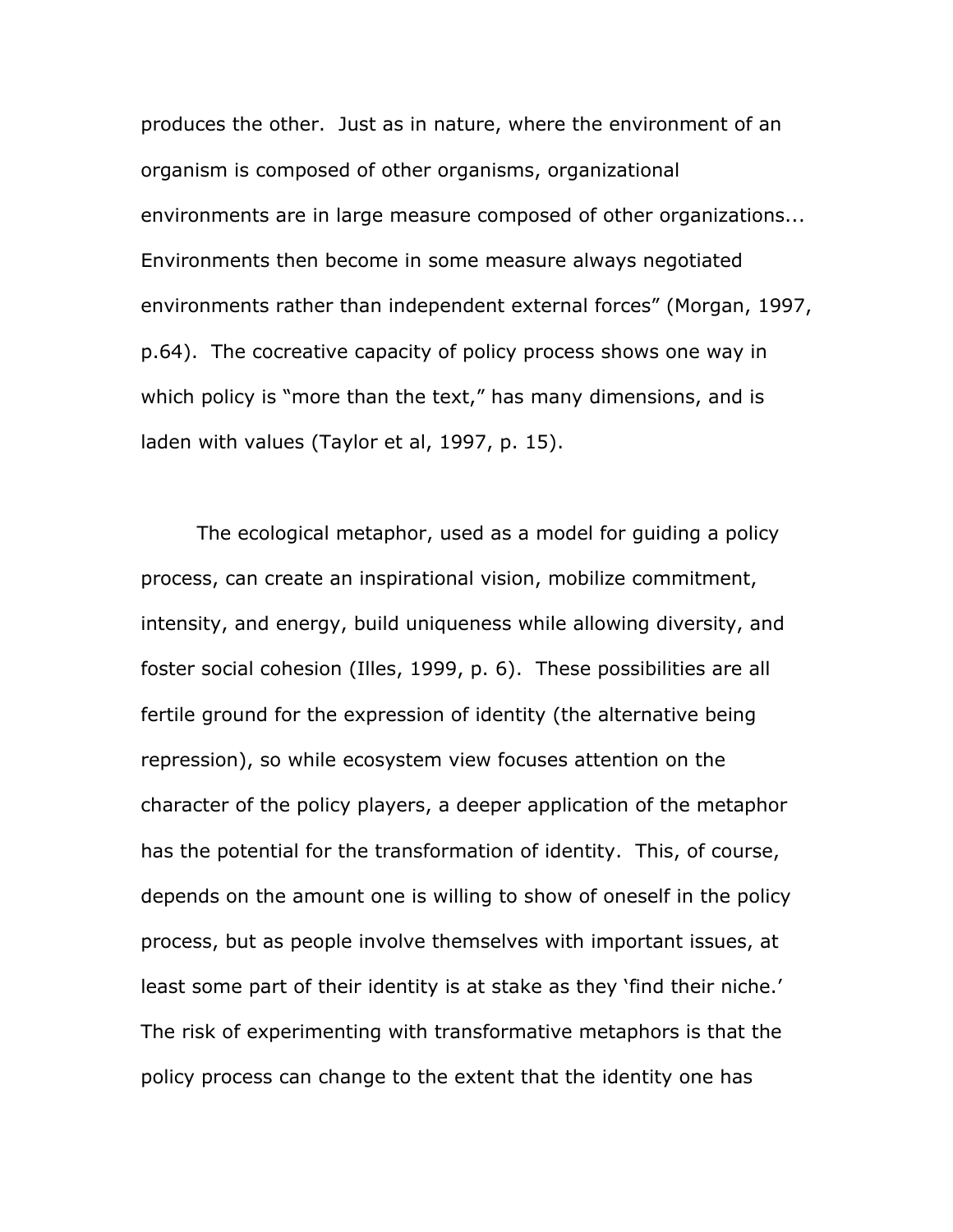revealed can be threatened when the players must shift their paradigms to adapt. bell hooks describes a similar phenomenon in discussing an effort to transform an educational institution to reflect a multicultural perspective (hooks, 1994, p. 36).

Policy is not created in a vacuum. Just as an ecosystem requires the external input of light and air, nutrient and water supply, the policy process involves external forces which can shape or reflect identity: "...public polices are often located within the broader legal and political framework; ...there are many different kinds of policies, some material since they involve allocating resources for their implementation, others symbolic since they are designed to create a social climate in which educational work can proceed, around a commitment to a particular set of values" (Taylor et al, 1997, p. 10). Where do these values come from? They are the values posited by the policy players, on behalf of themselves or others, and guided by the external forces and negotiated by the interaction of the policy process. The identity of the external forces, as it is experienced by the policymakers, is similar to the expression ecosystem inputs (sun, air, water, soil) in particular forms such as slope position, prevailing winds, flood cycles, and nutrient flow.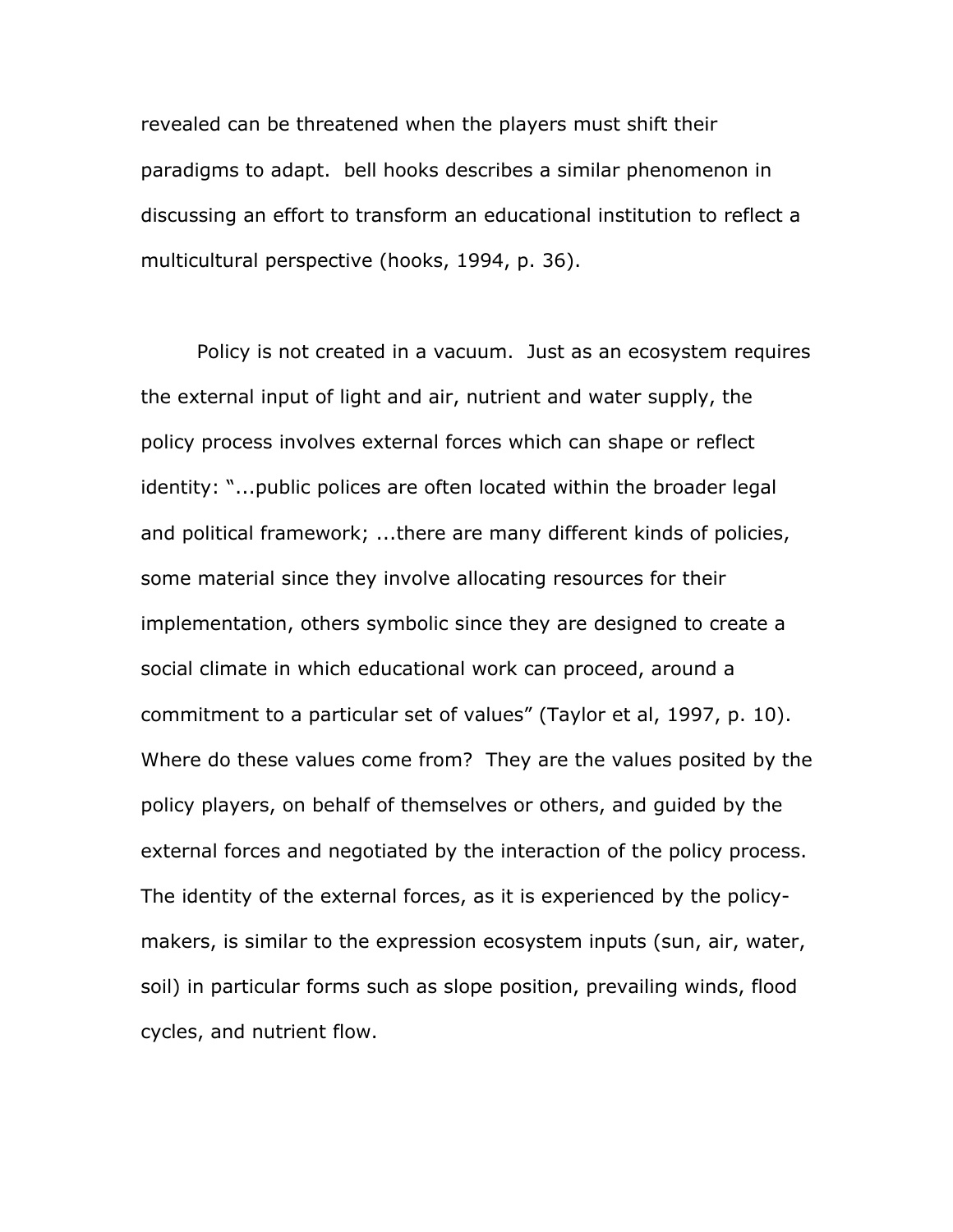The self that engages in policy processes is, perhaps, only a portion of a whole identity, but it is a part that is public, selfconstructed, and vulnerable to change. Policy process challenges individuals to be authentic and claim space for their identities, or at least be true to themselves. Even a negative experience by one player at the policy table can be revealing as to the character of the other players, and offer a challenge to express personality and convictions. Imagining the process as an ecosystem gives the policy analyst a tool for recognizing identity, for seeing how people bring needs and offer resources. Using this tool can also yield empathy for the needs of others and appreciation for what they have to offer, just as an ecosystem requires an interdependence of unique identities in order to flourish.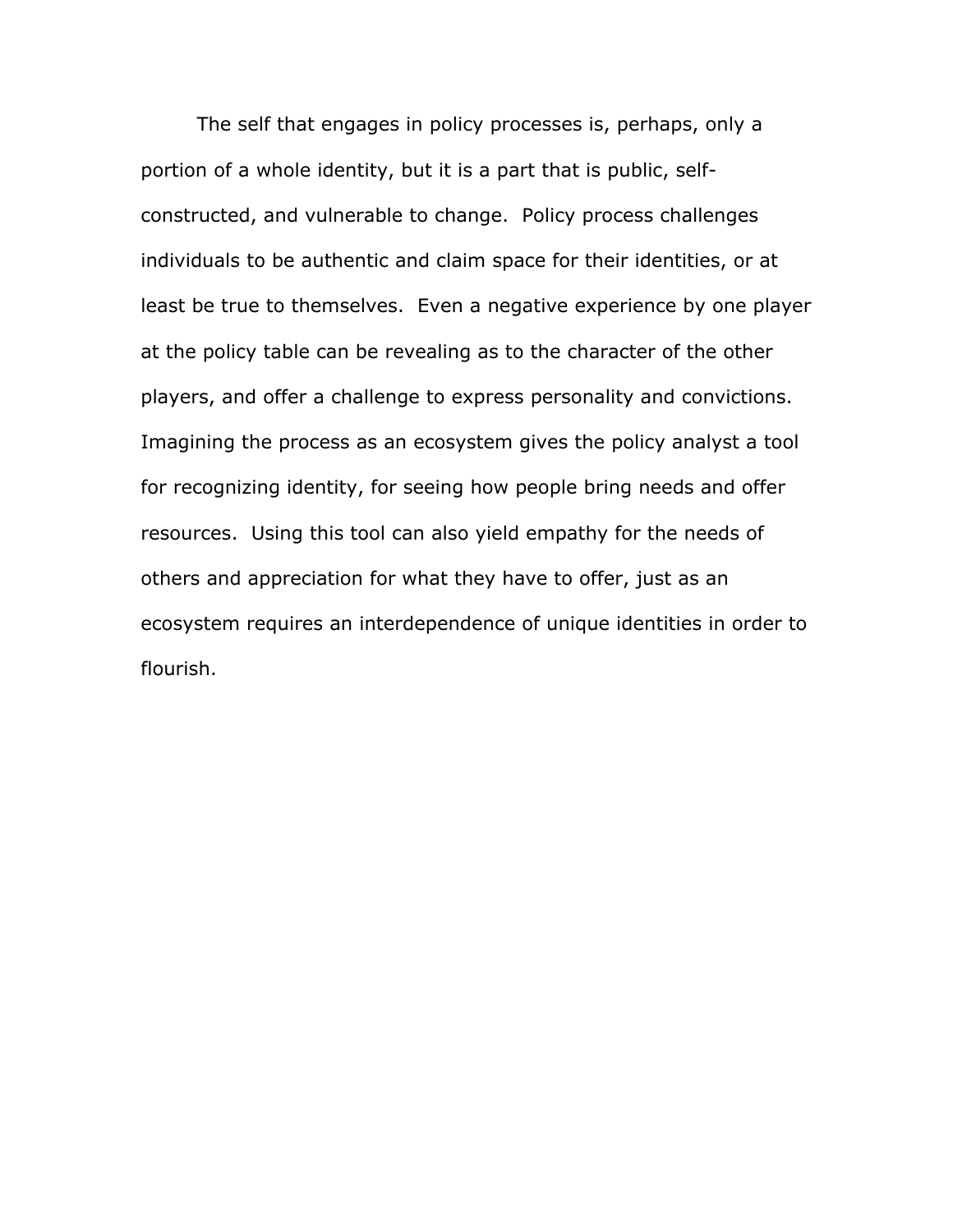## **References**

- hooks, b. (1994). *Teaching to transgress: education as the practice of freedom.* New York: Routledge.
- Illes, L. (1999). Ecosystems and villages: using transformational metaphors to build community in higher education. *Journal of Higher Education Policy & Management*, 21, 57-69.
- Morgan, G. (1997). Images of Organization. Thousand Oaks, California: Sage.
- Taylor, C. (1991). *The malaise of modernity.* Concord, Ontario: House of Anansi.
- Taylor, S., Rizvi, F., Lingard, B., & Henry, M. (1997). *Educational*  policy and the politics of change. New York: Routledge.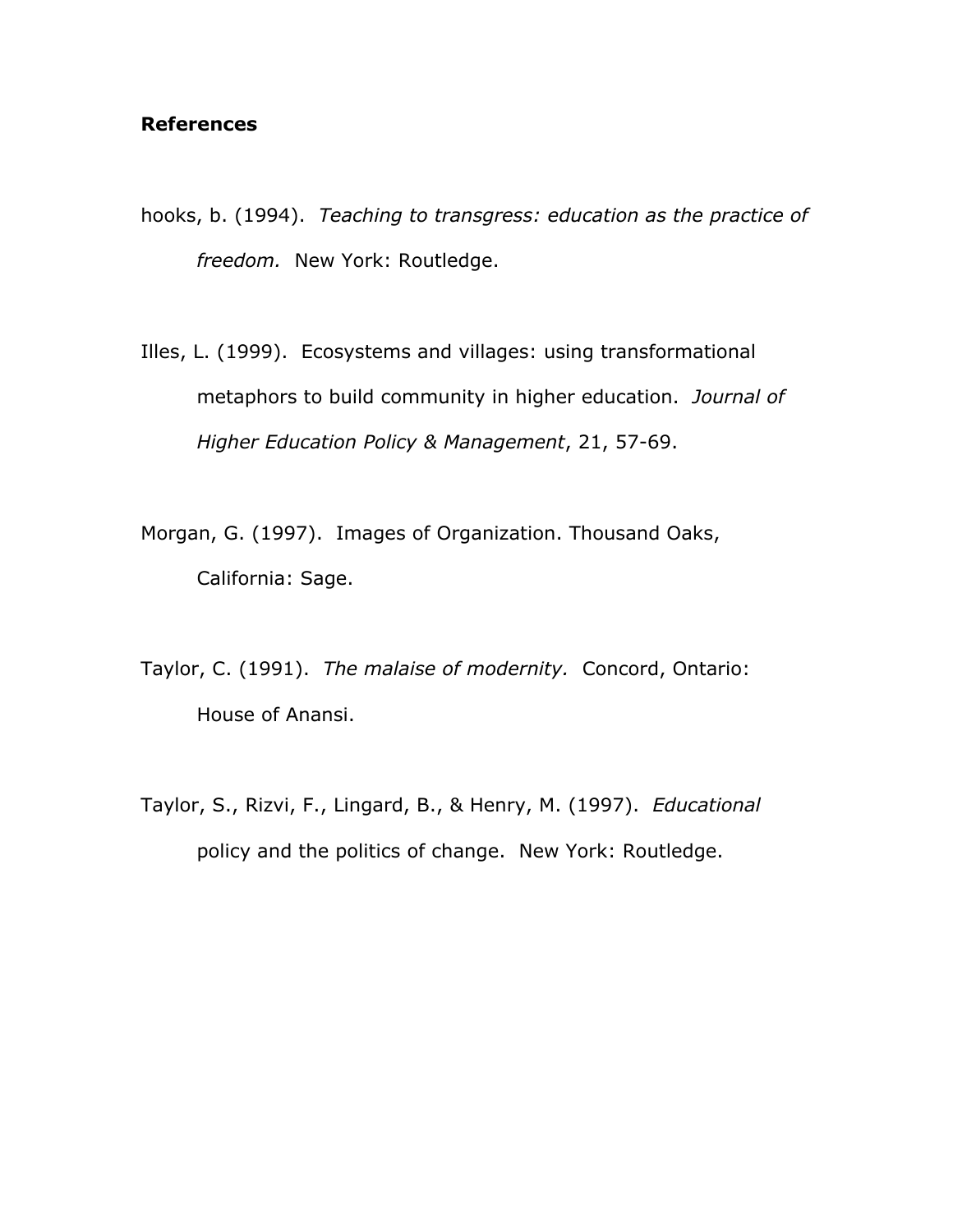## **Back Matter**

A small story helps illustrate some of the interpersonal tensions which the policy process brings under focus. This scenario (with names and details altered) is based on events in a public high school. Consider how ecosystem processes (e.g. competition, niche-building, role of keystone species) are at work in the meeting. Consider also how the identities of the individuals are at stake in the negotiation of interests, biases, values, and character, and how voice is muted or amplified by the process.

The meeting. June 10th, 3:20 pm, Room 136.

Everyone around the table was tense. Tom, Dick, Harriet, and myself knew what was going on, Harv and Janet were in the dark. I had called an extraordinary meeting of the department to discuss the fate of our leadership block. With cutbacks to the school district, our principal had decided to cut costs to the school by eliminating some of the preparation blocks designated for department chairs. Our department would be deprived of a designated time for the chair (this year, me) to coordinate department activities: planning meetings, developing policy, ordering learning resources, communicating with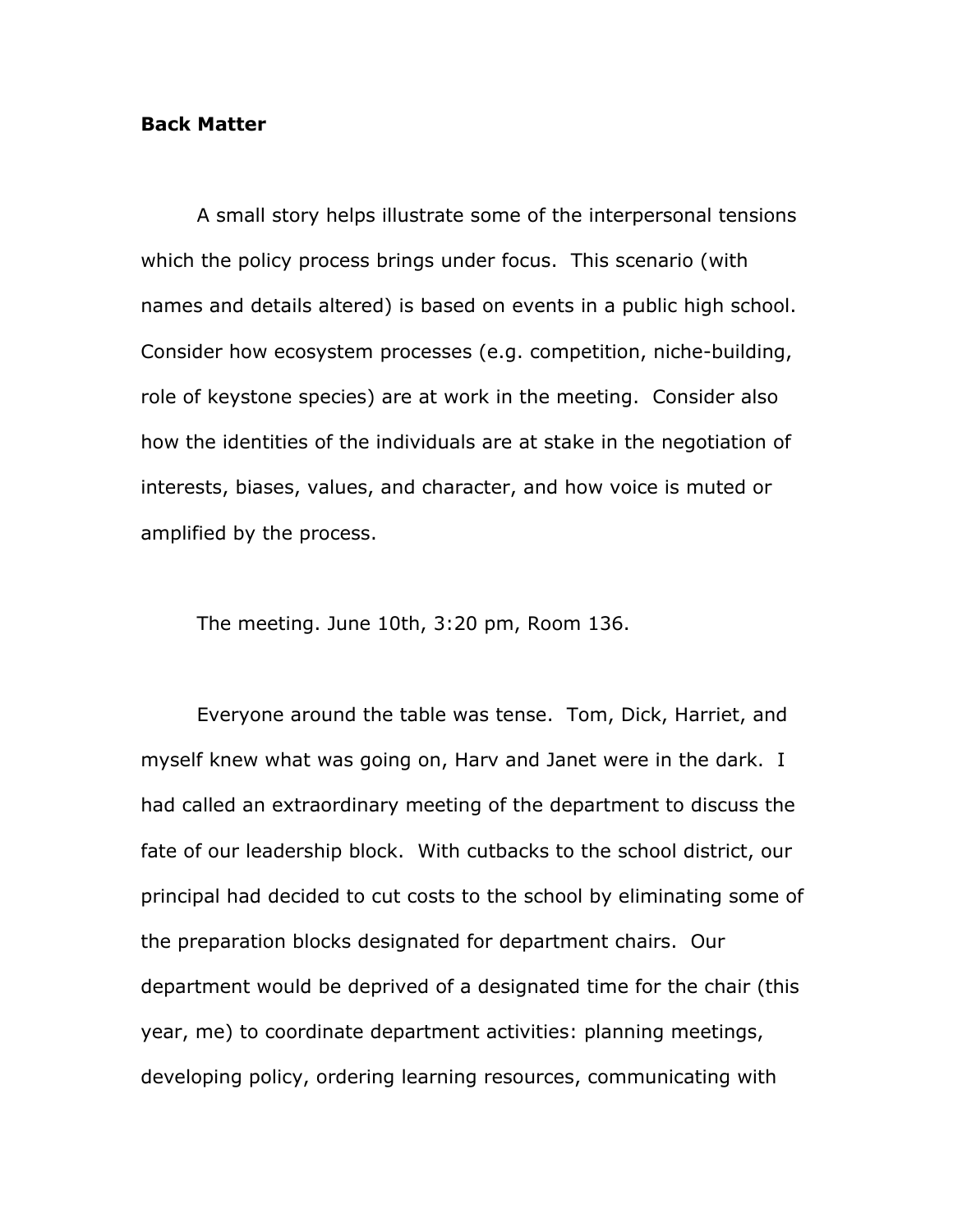staff and parents, attending school leadership meetings, dealing with professional challenges and curriculum change. Every year our department had elected a chair and the administration had supplied a prep block for the chair's use. The principal was proposing that in the coming year, a chair from a separate department would oversee activities in his department and ours as part of a solitary prep block. Our department had been down this road before, and our typical response had been that a department exists at the discretion of the teachers involved, the association was voluntary and outside of classroom duties; as professionals, teachers will likely benefit from the organization of a department, but this requires time and coordination, which in turn requires that one or more people be given release or prep time by the school to perform departmental duties. Four of us had met informally at lunch to agree to a response. Harv and Janet were not in on the agreement, as they had shown disinterest in the issue in the past and did not see a path of "resistance" as important. The room was tense because Tom and Dick had been angry all day after hearing that the principal had cut department blocks without consulting with any teachers. Their comments though out the day were cynical and deliberate, and the others in the room could sense their vibe. I was bringing forward a motion to issue a statement to our administration that our department would not cooperate with a